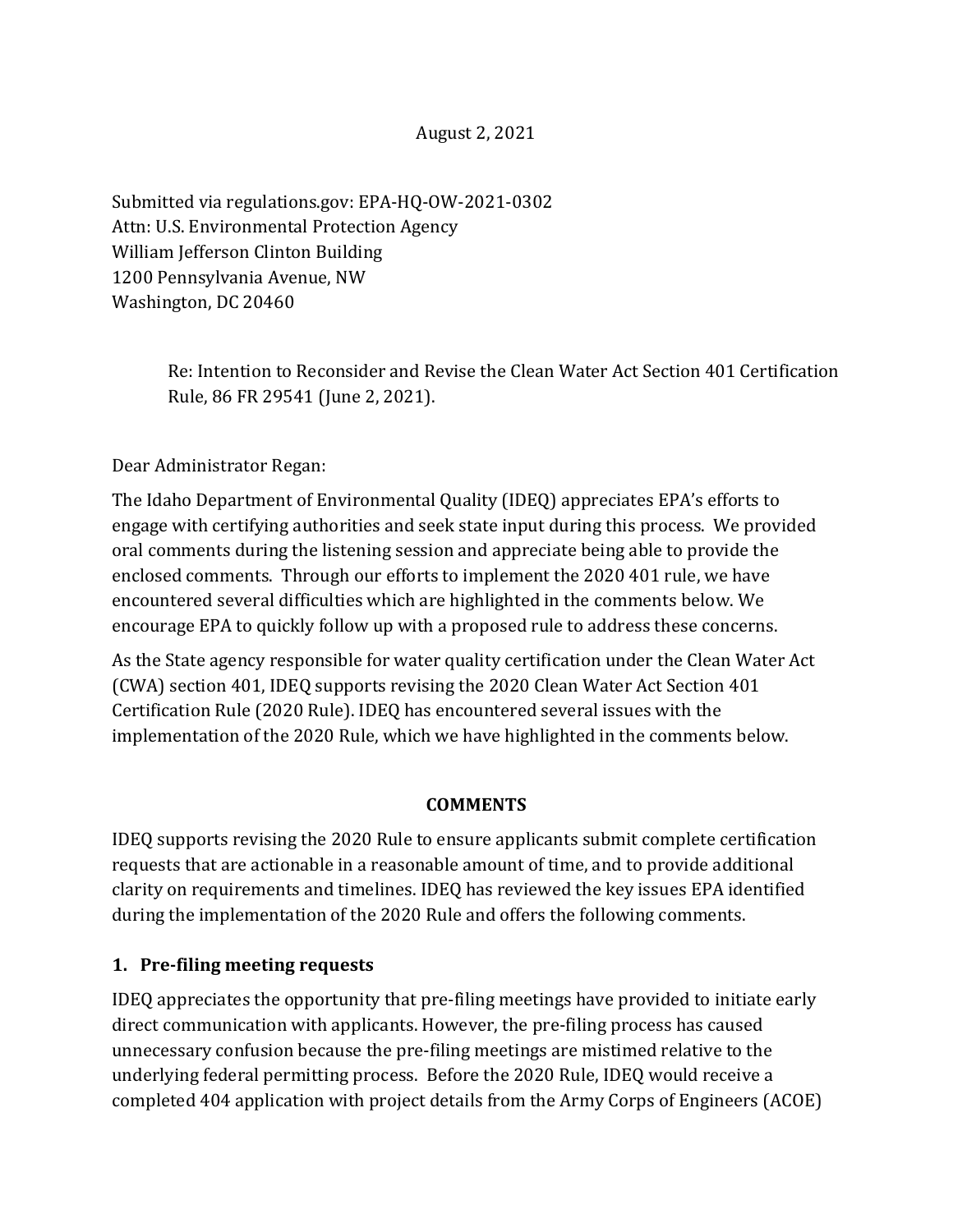indicating whether the project would be covered by a nationwide permit that IDEQ had certified previously, or if the project would instead require an individual certification. Under the 2020 Rule, however, the applicant requests a pre-filing meeting before the type of permit, and thus coverage under an existing certification, is known. In cases where ACOE later determines the activity is covered under a certified permit, IDEQ expends scarce time and resources on pre-filing meetings and certification requests that prove unnecessary. This wasteful procedure can be avoided by requiring pre-filing meeting requests after the federal agency determines that the activity in question is not covered by an existing certification.

## **2. Certification request**

A 401 Water Quality Certification ensures that a federally permitted activity meets water quality standards and other appropriate requirements of state law. This is best accomplished if a certification request comes with the baseline federal requirements that are proposed in a draft permit or license. However, the 2020 Rule's requirements for certification requests are often mistimed relative to the federal process—particularly for individual permits and licenses. For example, 40 CFR § 121.5(b)(3) currently requires that an applicant for an individual permit or license "identify the applicable federal license or permit." By contrast, a certification request in connection with a general permit or license needs to "include the draft or proposed general license or permit." 40 CFR § 121.5(c)(3). Accordingly, a certification request for a general permit or license comes after preliminary federal requirements are known. In IDEQ's experience, this allows certification decisions on general permits and licenses to be made in a reasonable amount of time.

Without knowledge of the federal baseline for individual permits and licenses, IDEQ may need more time and information to issue protective and defensible certifications. To address this timing issue, the definition of "receipt" or the elements of a valid "certification request" should be amended so that the certification process starts when the certifying authority verifies in writing that it has all information necessary to proceed with a certification decision.

## **3. Reasonable period of time**

The 2020 Rule makes federal agencies responsible for setting the "reasonable period of time" for action on a certification request. This aspect of the rule ignores the reality that certifying authorities are more knowledgeable about local water quality, water quality requirements, and their certification processes. Certifying authorities are in the best position to determine how much time (up to one year) is reasonable to address local water quality in accordance with local procedures.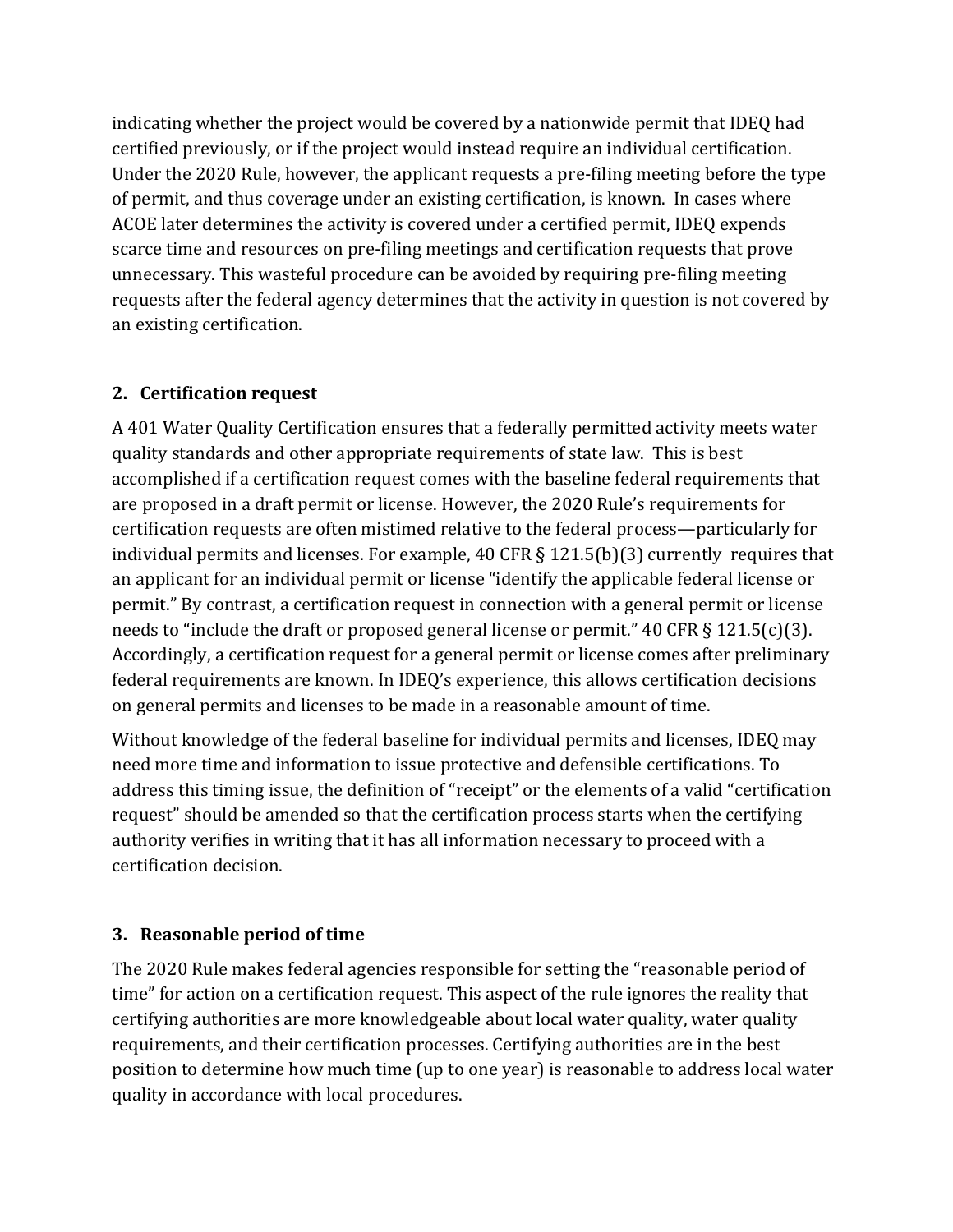For example, the ACOE often receives dredge and fill permit applications at the same time IDEQ receives the minimal information that qualifies as a "certification request" under the 2020 Rule. ACOE allows 60 days of "reasonable time" and requesting an extension is, in IDEQ's experience, difficult, discouraged, and not often successful. Federal permitting agencies should seek and defer to input from the certifying authority before establishing the reasonable period of time for any certification.

# **4. Scope of certification**

The 2020 Rule unlawfully and unnecessarily limits the scope of certification to a narrow set of "water quality requirements." 40 CFR § 121.1(n). Nothing in section 401's text or controlling precedent supports this limit on the scope of certification. Revisions to the 2020 Rule should remove the "scope of certification" concept from the rule entirely.

## **5. Certification actions and federal agency review**

It is not necessary or legally appropriate to grant federal agencies authority to review and deem waived state certification actions or specific conditions in a certification. Applicants have every right and incentive to utilize in-state legal proceedings to address any concerns with the certifying authority's action on a certification request. Moreover, the federal courts have consistently held that federal permitting or licensing agencies have no authority to review or modify the substance of a certification decision. *E.g.*, *Sierra Club v. U.S. Army Corps of Engineers*, 909 F.3d 635, 648 (4th Cir. 2018) ("[T]he plain language of the Clean Water Act does not authorize the Corps to replace a state condition with a meaningfully different alternative condition, even if the Corps reasonably determines that the alternative condition is more protective of water quality."). To the extent federal permitting or licensing agencies have procedural concerns, the appropriate course is to notify the certifying authority and provide sufficient time for the concerns to be resolved before final action on the certification request. Revisions to the 2020 Rule, therefore, should eliminate the waiver provisions in 40 CFR §§ 121.9(a)(2)(ii)–(iv) & (b).

## **6. Enforcement**

The 2020 Rule does not recognize certifying authority's enforcement role and may be read as impairing the enforcement authority Congress specifically preserved through CWA section 510. 33 USC § 1370. As a practical matter, certifying authorities must be involved in enforcement of their conditions because federal permitting and licensing agencies sometimes conclude they lack authority to enforce certification conditions—despite the conditions becoming part of the federal permit or license. 33 USC § 1341(d). Otherwise, the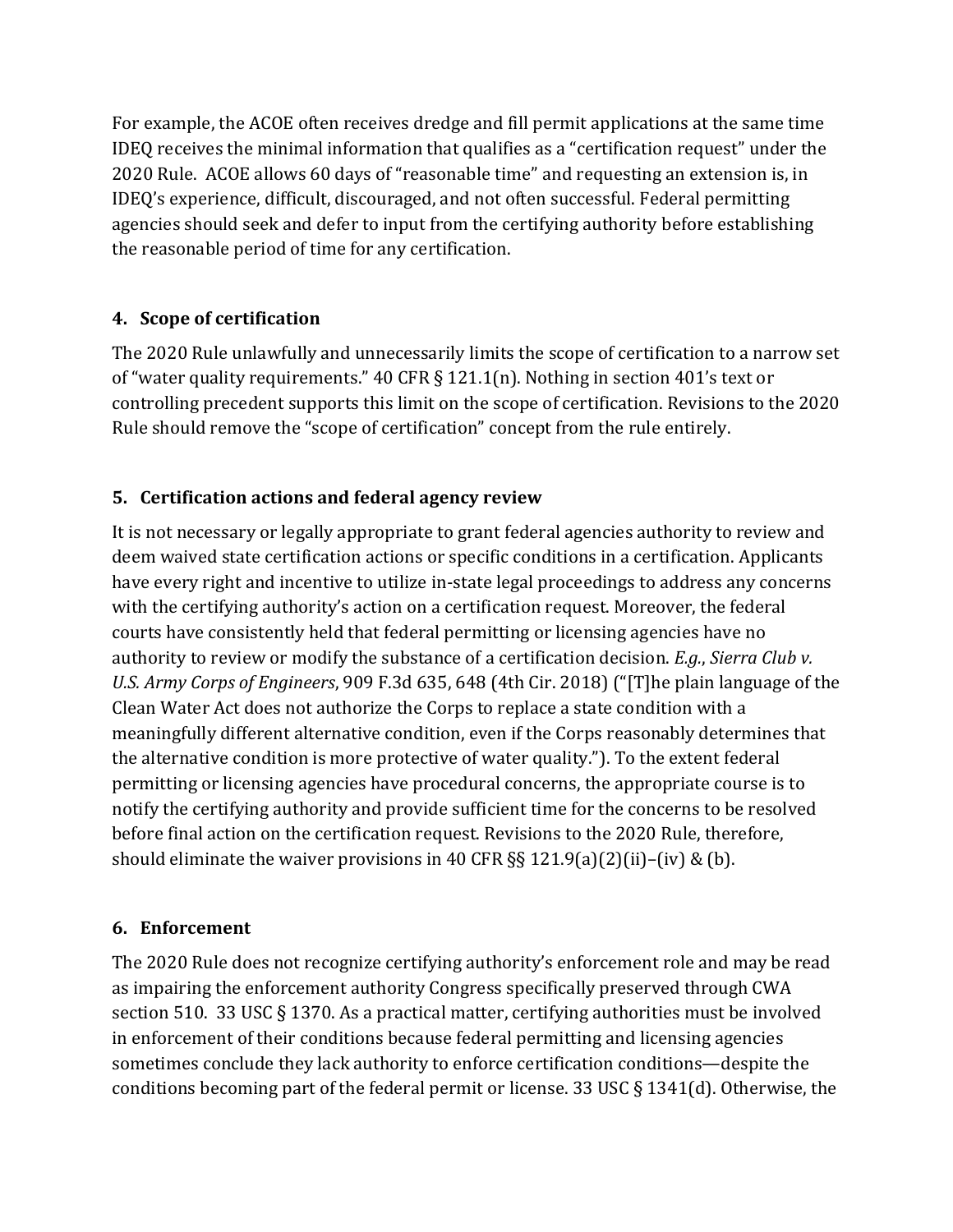permitting authority's decision not to enforce a condition would, for all practical purposes, nullify the certifying authority's conditions. The text of section 401 provides no reason to believe Congress intended to give Federal agencies authority to effectively veto state certification conditions. Revisions to the section 401 regulations should specifically recognize that a certifying authority may directly enforce certification conditions and that nothing in the regulations impairs that enforcement authority.

## **7. Modifications**

Revised section 401 regulations should recognize and allow for modification of existing certifications in response to changed conditions or legal requirements. This practice was allowed under the pre-2020 section 401 regulations, and is specifically authorized in section 401(a)(3). Without a mechanism for modifying existing certifications, changed circumstances—such as new or revised water quality standards or significant changes to the certified activity or discharge—a new certification request or state enforcement action may be necessary to ensure compliance with applicable requirements. Returning the practice under the pre-2020 regulations would help to protect the resource and make the process more flexible and responsive to changed circumstances.

## **8. Neighboring jurisdictions**

We appreciate the clarification on the timeline under 40 CFR § 121.12 for notification so that IDEQ is assured that the process for notifying the neighboring states and tribes has been completed within 30 days, and there will not be a concern later in the process.

# **9. Data and other information**

Announced on July 13, 2020, the 2020 Rule introduced a variety of drastic changes to the existing certification process. But certifying authorities had less than two months to adjust their processes before the 2020 Rule took effect on September 11, 2020. To implement the 2020 Rule, IDEQ had to develop new forms to guide our internal processes, as well as new guidance for applicants. Implementing so many new processes on such a compressed timeline proved confusing for applicants and required IDEQ staff to devote extra time to helping applicants navigate the process. Pre-filing meetings have added time to the overall certification process, and applicants--not understanding that the pre-filing process in mandated by federal, not state, law—often ask IDEQ to waive the 30-day waiting period mandated by 40 CFR § 121.4.